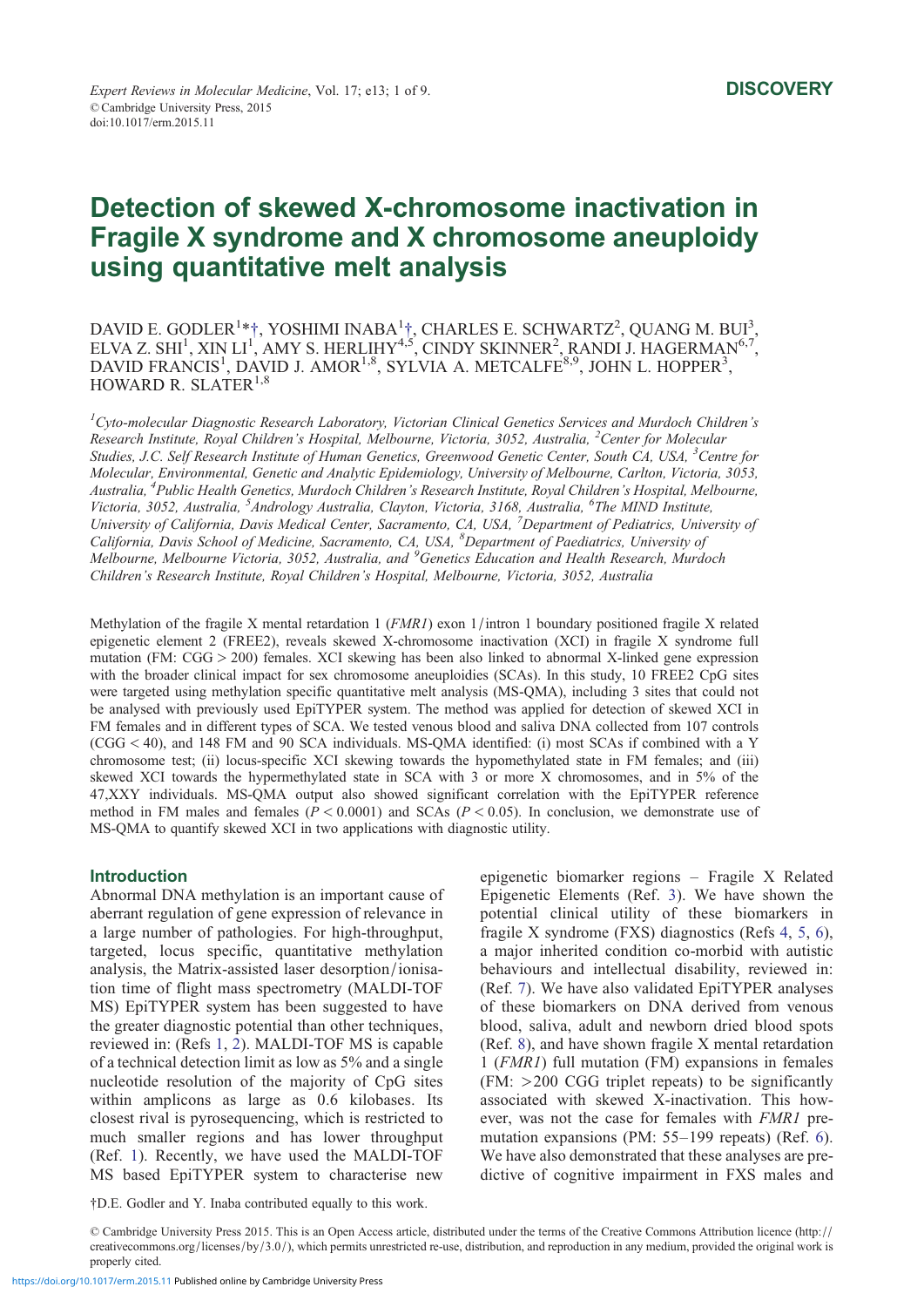females (Ref. 4), and can be used to detect sex chromosome aneuploidies (SCAs) when combined with a test for sex determining region Y (SRY) copy number (Ref. 8).

However, a [ma](#page-7-0)jor limitation of MALDI-TOF MS is that it requires specialised training and proprietary equipment (Refs 2, 9), which is not available in most molecular dia[gn](#page-8-0)ostic laboratories. Another limitation is that of the 10 CpG biomarker sites within the fragile X related epigenetic element 2 (FREE2) amplicon, the EpiTYP[ER](#page-7-0) [ap](#page-8-0)proach cannot analyse three sites because they cluster as one fragment, which is too big in size (Dalton) to be captured within the mass spectrum. For this reason, we have developed a low-cost, high-throughput real-time polymerase chain reaction (PCR) and high resolution melt (HRM) based method for quantitative methylation analysis, which we have named methylation specific – quantitative melt analysis (MS-QMA). Since the MS-QMA does not rely on DNA fragmentation, it can be used to analyse methylation of all CpG sites within the FREE2 amplicon.

There are a number of published HRM based methods developed for quantitative methylation analysis for locus specific (Refs 10, 11, 12, 13) or genome wide (Ref. 14) applications, each with advantages and limitations for their specific applications. However, one common feature between all of these is use of methylation standar[ds](#page-8-0) [generate](#page-8-0)d [fr](#page-8-0)om unmethylated sam[ples](#page-8-0) spiked at different ratios with artificially methylated DNA to derive in different ways methylation percentage for the unknown samples. An important distinction between these methods and MS-QMA is that MS-QMA uses a real-time PCR based internal filter process on serially diluted bisulphite converted DNA to 'clean' the data prior to a methylation value being derived. Although, we have found that this filter process is essential for the applications described in this study, this was not performed in previously described quantitative HRM methods, which were primarily developed for assessments in the low methylation range in cancer diagnostics (Refs 10, 11, 12, 13). The lack of a filtering/quality control process post-conversion could also be also the reason quantitative HRM has had limited applications for poor quality DNA samples, with none being [ap](#page-8-0)p[lied to sal](#page-8-0)iva DNA or archival dried blood spots (Refs 15, 16).

We have used this method to detect FM males and females using venous blood and newborn dried blood spot samples (Ref. 17). However, MS-QMA detection of skewed [X-](#page-8-0)c[hro](#page-8-0)mosome inactivation (XCI) in different forms of SCA, and in FM females, has not been previously examined. In this study, using a larger cohor[t, w](#page-8-0)e have compared MS-QMA performance with that of the EpiTYPER system for both saliva and venous blood for these applications as well as for methylation analysis of FM males.

#### Materials and methods

#### Participants

The patient cohort comprised 245 DNA from venous blood, and 100 saliva DNA samples, with the participants' age range between birth and 82 years. Of these, 90 samples were from individuals with a SCA or an SRY translocation, 148 were from FM carriers (males and females with a FM allele) and 107 were from controls (with each subgroup and participant age range described in online Supplementary Table 1 for saliva and blood DNA, respectively, with no individuals providing both saliva and blood DNA for this study). EpiTYPER system analysis of all of the samples included in this study has been performed as part of our previous studies (Refs 6, 8). The majority of the samples included in this study were collected as part of FXS cascade testing and routine molecular microarray testing through Victorian Clinical Genetics Services (VCGS) and the Greenw[ood](#page-8-0) Genetic Center as described previously (Ref. 8). They included 33 venous blood and four saliva DNA samples from SCAs. All of these samples were de-identified before use in this study. Fifty-three additional SCA individuals who provided saliva DNA [w](#page-8-0)ere recruited across Australia as part of another study (Ref. 18). An additional 51 FM blood samples collected from carriers were recruited through the VCGS and the M.I.N.D. Institute, University of California at Davis Medical Center, Sacramento, from families se[en](#page-8-0) at the Fragile X Treatment and Research Center through a collaborative Genotype-Phenotype NICHD funded study. The study was approved by the Royal Children's Hospital and Southern Health and Monash University Human Research Ethics Committees, both from Victoria, Australia, and by the Institutional Review Board of the University of California at Davis.

#### Molecular studies

Sample processing. Venous blood samples of 3–10 ml were collected in Ethylenediaminetetraacetic acid (EDTA)-treated tubes. DNA was extracted using NucleoSpin®Tissue genomic DNA extraction kit, as per manufacturer's instructions (MACHEREY-NAGEL GmbH & Co. KG, Düren, Germany); 2 ml saliva samples were collected using the Oragene<sup>®</sup> DNA Self-Collection Kit (DNA Genotek Inc., Ottawa,Canada) and isolated as per manufacturer's instructions.

CGG sizing, methylation using Southern blot and SRY real-time PCR. For venous blood and saliva DNA, the processing of DNA samples and assessment of CGG repeat size (with precision of  $+/-$  one repeat) was conducted using a validated PCR amplification assay (Ref. 19). CGG repeat sizing and methylation of the FMR1 CpG island restriction sites of all samples greater than 55 repeats was also performed using a methylation sensitive Southern blot procedure with appro[pria](#page-8-0)te normal and abnormal controls, as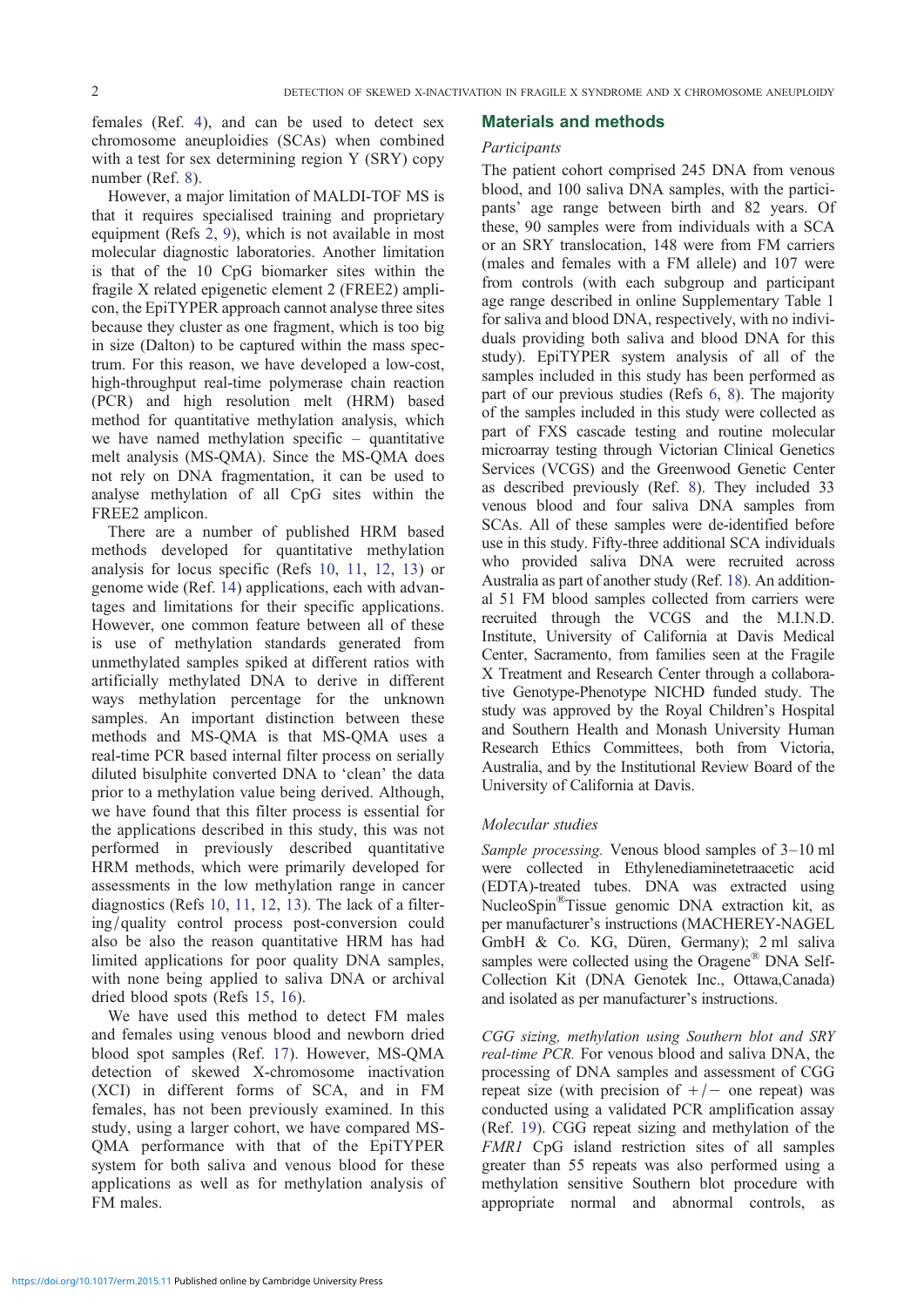previously described (Ref. 20). FREE2 methylation analysis using the Sequenom EpiTYPER system for each sample was performed in quadruplicate, giving four separate methylation output ratios (MOR), which were averaged to take acco[unt](#page-8-0) for technical variation resulting from bisulphite conversion, PCR and mass cleave reactions, as previously described (Refs 3, 5). For SCA samples and control males and females, the SRY copy number was determined using the realtime PCR relative standard curve method, normalised to β-globin, as described in (Ref. 8).

MS-QMA. Blood and saliva DNA extracts were treated with sodium bisulphite using EZ-96 DNA Methylation-Gold™ (Zymo Research, Irvine, CA) as previously described (Ref. 8). The 96 well plates of converted DNA were serially diluted four times in water with all dilutions transferred into a 384 well format for MS-QMA analysis of FREE2 biomarkers performed as previously described ([Re](#page-8-0)f. 17). Briefly, real-time PCR portion of MS-QMA utilised MeltDoctor™ high-resolution melt reagents in 10 ul reactions as per manufacturer's instructions (Life technologies, Foster City, CA), using primers targeting specific Cp[G s](#page-8-0)ites within the FREE2 region, as described in (Ref. 17). The ViiA™ 7 Real-Time PCR System (Life technologies, Foster City, CA) was used for real-time PCR with 65°C the annealing temperature ran for 40 cycles. The dynamic linear range was determined to be between  $0.05-10$  ng/ $\mu$ l from the standard curve using a series of doubling dilutions of a converted DNA standard from a control lymphoblast cell line. The HRM step followed the real-time PCR for sample within this dynamic linear range in closed tube format. During the HRM step as strands separated the MeltDoctor™ dye was released and detected by the system. The HRM Software Module for ViiA™ 7 System was then used to extract arbitrary fluorescence units (AFU) at 78°C (the temperature that provided the greatest difference in AFU between methylated and unmethylated products). This AFU value was then used to derive methylation ratio for unknown samples from an HRM methylation standard curve co-run on each 384 well plate. This methylation curve was plotted from AFU values over expected methylation of spiked lymphoblast DNA samples from a control male with completely unmethylated FREE2 and a FXS male with 100% methylated FREE2.

MS-QMA quality control (QC) and mean methylation ratio (MR). The AFU values from HRM of the standard curve samples for real-time PCR were used to determine the quality control range. The quality control range represented HRM values where AFU output at 78°C melt did not change between dilutions. The AFU values for the unknown samples with high DNA quality post conversion had to be within this range for their MR values to pass QC filter process. From the four dilutions of each bisulphite conversed DNA sample being assayed, there would be a

minimum of 2 and a maximum of 4 MR values that pass QC. The final MR value per sample would then be determined as a mean of all MR from bisulphite converted DNA dilutions for that sample that passed QC.

#### Data analysis

The relationship between MALDI-TOF MS CpG10-12 methylation as a predictor and MS-QMA MR as an outcome variable was assessed using simple linear regression analysis. Testing for normality distribution of the methylation ratio for pooled data and each subsample was conducted using Shapiro–Wilk test at the significance level of  $P = 0.05$ . Depending on results of this test for the inter-group comparisons, either two-sample t-test for the means was used, if the data were normally distributed, or nonparametric Mann– Whitney test for median was used, if the data were not normally distributed. All analyses were conducted using the publicly available R statistical computing package (R Development Core Team 2007 R: A Language and Environment for Statistical Computing, R Foundation for Statistical Computing, Vienna, Austria, ISBN 3-900051-07-0. URL: http://www.rproject.org/; date of accession: February 19, 2009).

## **Results**

## MS-QMA analysis of saliva and venous [blood](http://www.r-project.org/) [DNA](http://www.r-project.org/) [for](http://www.r-project.org/) [detection](http://www.r-project.org/) [of](http://www.r-project.org/) SCAs

In our earlier study using venous blood samples we have shown that the MS-QMA threshold range between 0.39 and 0.41 MR provided sensitivity and specificity approaching 100% for detection of FM females with verbal IQ (VIQ) impairment  $(< 70)$ (Ref. 17). The threshold of 0.37 MR was the maximum value of the female healthy control range as well as the optimal for detection of FM females with performance IQ (PIQ) and full scale IQ (FSIQ) impair[me](#page-8-0)nt  $( $70$ ). Consistent with this, both blood$ and saliva DNA from female controls showed MR below the 0.37 maximum control value. Three out of 57 XXY saliva samples (5%) showed MS-QMA MR above the 0.37 MR threshold. Being above the methylation maximum in control females, representing expected range values for 'normal pattern' of X-inactivation for 2 X chromosomes in one cell, it suggests that these 5% of XXY samples have extremely skewed Xinactivation in saliva, or presence of cells with a third X chromosome not detected by microarray technology (Fig. 1a). It is also of interest that the saliva DNA of the FXS affected males had MS-QMA MR values well above these thresholds, whereas for the PM/FM mosaic group one male showed an MR of 0.37.

[For](#page-3-0) venous blood DNA, only samples with three or more copies of X chromosome showed MS-QMA MR above the 0.37 threshold (Fig. 2a). As with our previous FREE2 methylation analyses using the EpiTYPER system (Ref. 8), the 47,XXX and 49,XXXXY groups showed MS-QMA MR significantly above those of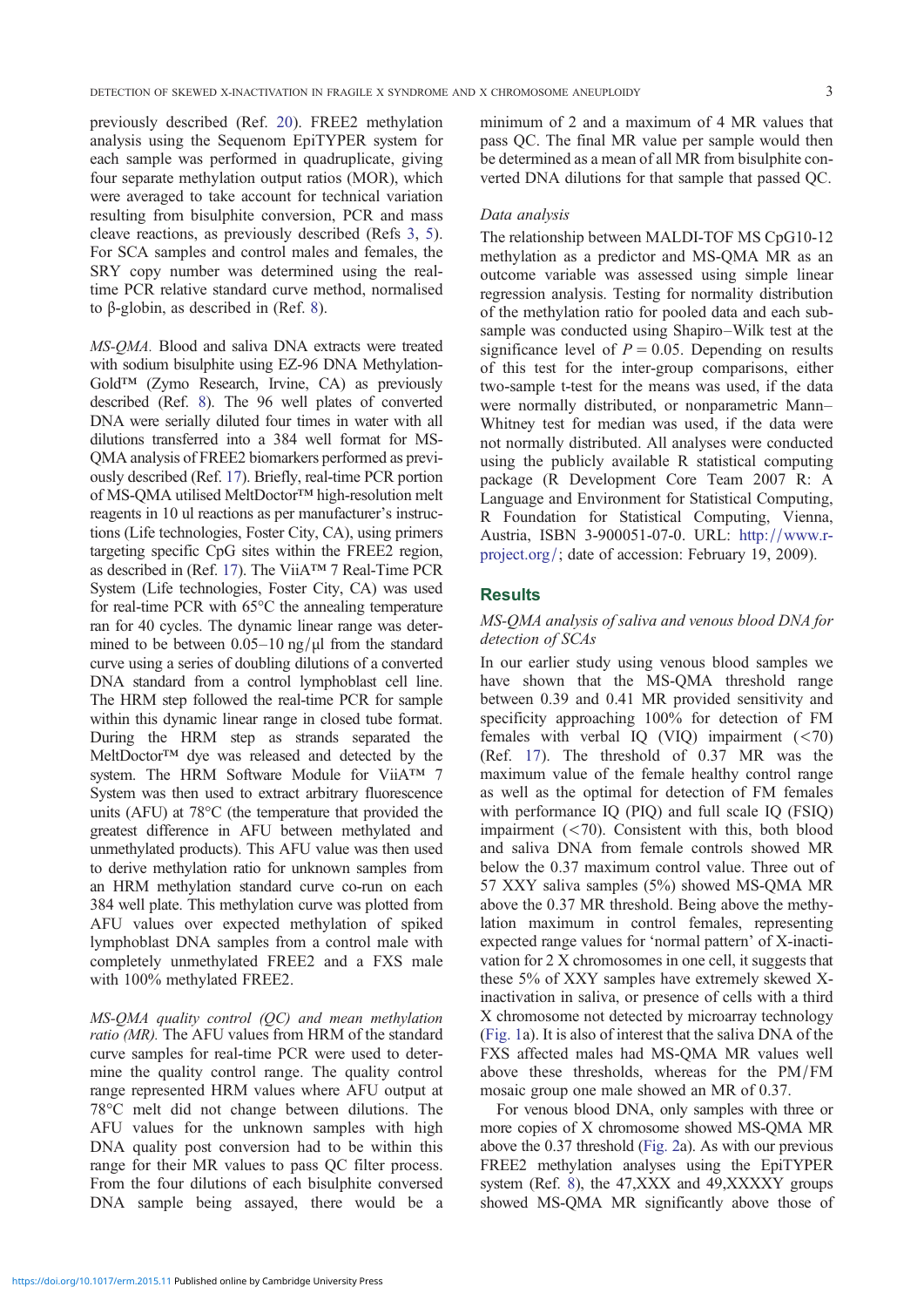<span id="page-3-0"></span>

#### FIGURE 1.

MS-QMA and SRY copy number analysis in saliva DNA samples from control males and females and individuals with a sex chromosome aneuploidy. There were 13 46,XY control males (<40 CGGs); 27 46,XX control females (<40 CGGs); 36 47,XXY Klinefelter syndrome males (confirmed by microarray analysis); 12 47, XXY treated as Klinefelter syndrome males (confirmed by androgen receptor methylation analysis and androgen receptor CAG repeat length heterozygocity; no karyotype available); 5 mosaics for 46,XY/47,XXY (confirmed by microarray analysis); and 4 46,XX males with an SRY translocation (confirmed by microarray analysis), 2 PM/FM size mosaic males, 1 FM male (a) The MR values were determined using MS-QMA; (b) The SRY/β-globin copy number ratios were determined using real-time PCR relative standard curve method. Note: the red broken line represents the maximum value of the female control group; the black broken line represents the optimal threshold value for detection of presence of one or more copies of Y chromosome. FM, full mutation; MR, methylation ratio; MS-QMA, methylation specific quantitative melt analysis; PCR, polymerase chain reaction; PM/FM, permutation/full mutation; SRY, sex determining region Y.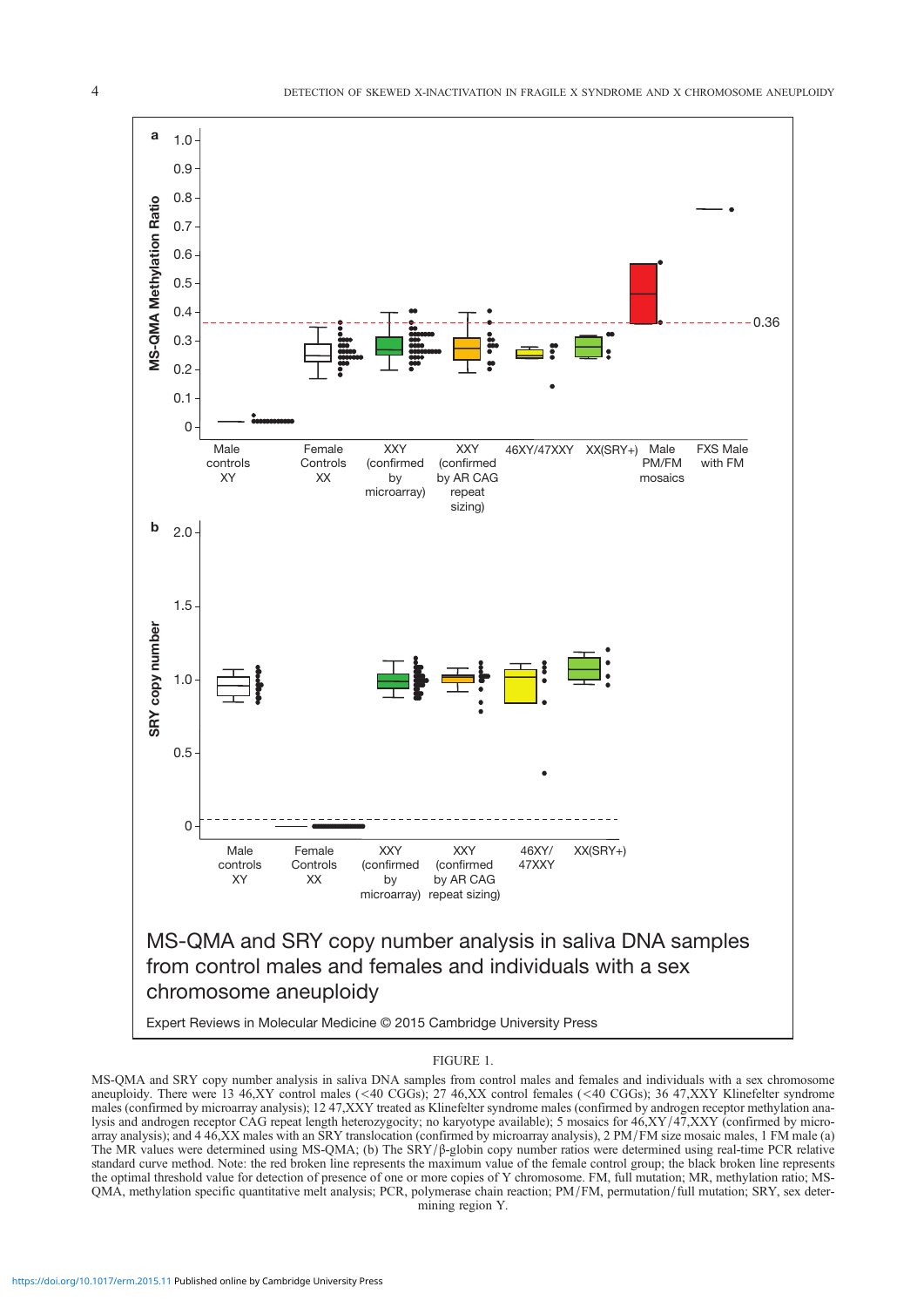<span id="page-4-0"></span>

#### FIGURE 2.

MS-QMA and SRY copy number analysis in blood DNA samples from control males and females and individuals with a sex chromosome aneuploidy. There were 19 46,XY control males (<40 CGGs); 48 46,XX control females (<40 CGGs); 4 47,XXY Klinefelter syndrome males; 10 45,X Turners syndrome females; 8 47,XXX females; 4 47,XYY males; 1 48,XXYY/47,XXY mosaic male; 2 48,XXXY males; and 4 49,XXXXY males. All were confirmed by microarray analysis. (a) The MR values determined using MS-QMA; (b) The SRY / βglobin copy number ratios determined using real-time PCR relative standard curve method. Note: the red broken line represent the maximum value of the female control group; the black broken line is the threshold value that optimally separates samples with one or more copies of the Y chromosome. Red arrow highlights a 45,X sample with  $SRY/\beta$ -globin ratio above the positive threshold of 0.1. Because the Y chromosome was not detected using microarray analysis in this sample and SRY FISH could not be performed because of blood sample unavailability, this result may be either a false positive or a true positive where real-time PCR may be a more sensitive approach for detection of low level mosaicism. For comparisons with 46,XY controls ###  $P < 0.001$  for SRY cioy munber and 46,XX controls \*\*\*  $P <$ 0.001 for MS-QMA MR, nonparametric Mann–Whitney test for median was used. FISH, fluorescence in situ hybridisation; MR, methylation

ratio; MS-QMA, methylation specific quantitative melt analysis; PCR, polymerase chain reaction; SRY, sex determining region Y.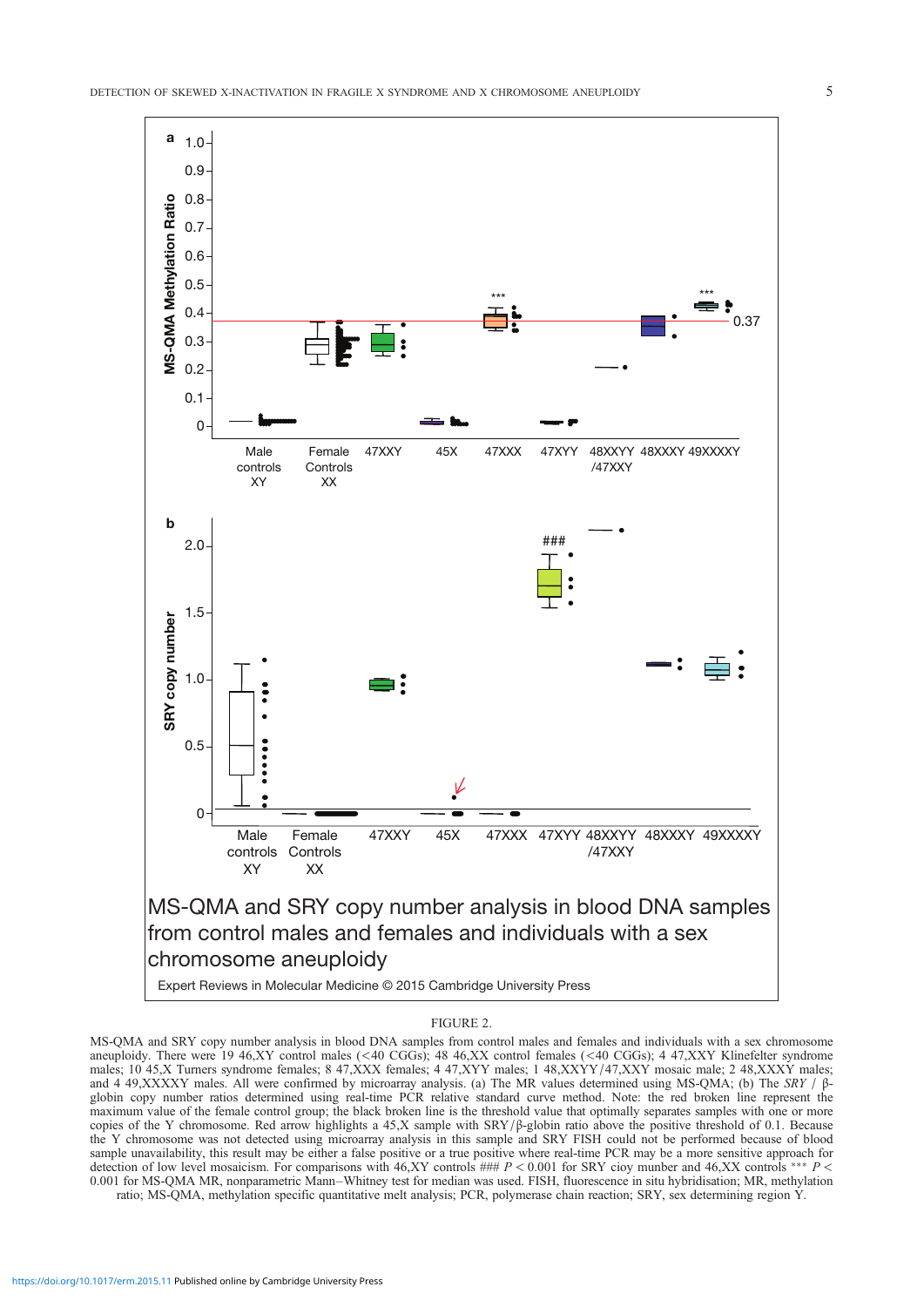female controls. As expected, saliva and venous blood DNA samples with a Y chromosome according to previous laboratory testing also showed ∼1 copy of SRY, whereas samples with two or more copies of a Y chromosome showed SRY copy number between 1.5 and 2 (Figs 1b and 2b). The only exception was one 45,X sample that consistently showed  $SRY/β$ -globin ratio above the positive threshold of 0.1 (Fig. 2b). Because the Y chromosome was not detected using microarray analysis in [this](#page-3-0) [sa](#page-3-0)mple and SRY fluorescence in situ hybridisation (FISH) could not be performed because of blood sample unavailability[, this r](#page-4-0)esult may be either a false positive or a true positive where real-time PCR may be a more sensitive approach for detection of low level mosaicism.

## Detection of skewed X-inactivation and the comparison with the EpiTYPER system

Here we have explored the relationship between X-inactivation and FREE2 MS-QMA MR in a larger sample than was previously analysed with the EpiTYPER system (Ref. 6). Despite the differences in assay design, there was significant correlation between the two assays in blood and saliva of female controls, blood of FM males and females and in saliva of 47,XXY individuals (Tabl[e](#page-8-0) 1). The distribution of the MR values in venous blood DNA for both assays was almost identical in FM females. It showed clear skewing towards the unmethylated state from the distributions expected if the X-inactivation were random at this locus (Fig. 3; bell shaped curve). For both assays, methylation in FM males was significantly elevated compared with that in FM females. The only difference between the two assays was evident in FM males where for the EpiTYPE[R syste](#page-6-0)m the methylation ratio was skewed towards 1, whereas the FREE2 MS-QMA MR was normally distributed in the same samples, with the top and bottom tails of distribution at  $~\sim$ 1 and 0.5, respectively.

## **Discussion**

In this study FREE2 MS-QMA identified all SCAs when combined with an SRY test. It also detected

both locus-specific skewing towards the hypomethylated state, as is apparent in FM females, and skewed X-inactivation towards the hypermethylated state for the whole X-chromosome, as with SCAs with three or more X chromosomes. Continuing from the previous observations with venous blood and saliva DNA where the EpiTYPER system FREE2 CpG10-12 methylation analysis detected skewed X-inactivation (Ref. 6) and identified SCAs when combined with SRY analysis (Ref. 8), we assessed the performance of MS-QMA for detection of these same abnormalities. We found that as with the EpiTYPER system, when co[mb](#page-8-0)ined with the SRY analysis at the MR threshold of 0.1, MS-[QM](#page-8-0)A identified SCAs with specificity and sensitivity approaching 100%. However, without the SRY analysis and at the maximum control female methylation threshold of 0.37, MS-QMA could not detect the vast majority of SCAs using either venous blood or saliva DNA. The exceptions were samples with three or more X chromosomes that showed median MR significantly higher than the median of the female control range. Because in these samples only one X chromosome remains active, with more X chromosomes in the 'DNA mix', skewing towards the hypermethylated state was observed as be expected, using MS-QMA in this study and the EpiTYPER system previously (Ref. 6).

In the FMR1 locus specific context, as with the EpiTYPER system results, the MS-QMA MR control range was lower than the expected value of 0.5, with ∼0.4 [b](#page-8-0)eing the maximum control value, and ∼0.3 being the mean value. This is an unusual feature of the FREE2 region that we have reported earlier using the EpiTYPER system, but could not explain (Ref. 6). However, we have suggested that in part because of this property we could identify cognitively impaired hypermethylated FM females more readily than the analysis of CpG island region targeted by South[er](#page-8-0)n blot as part of the standard diagnostic protocol (Ref. 4).

In this study, MS-QMA also showed clear skewing towards the unmethylated state from the distributions

| TABLE 1.                                                                                                                                                                                                                                                                                                                                                               |                  |                      |          |                  |                     |          |  |
|------------------------------------------------------------------------------------------------------------------------------------------------------------------------------------------------------------------------------------------------------------------------------------------------------------------------------------------------------------------------|------------------|----------------------|----------|------------------|---------------------|----------|--|
| SIMPLE LINEAR REGRESSION ANALYSIS BETWEEN FRAGILE X RELATED EPIGENETIC ELEMENT 2 (FREE2)<br>METHYLATION ASSESSED USING MATRIX-ASSISTED LASER DESORPTION/IONISATION TIME OF FLIGHT<br>MASSSPECTROMETRY (MALDI-TOF MS) - THE PREDICTOR VARIABLE, AND METHYLATION SPECIFIC QUANTITATIVE<br>MELT ANALYSIS (MS-QMA) - THE OUTCOME VARIABLE, IN VENOUS BLOOD AND SALIVA DNA. |                  |                      |          |                  |                     |          |  |
|                                                                                                                                                                                                                                                                                                                                                                        |                  | Venous blood DNA     |          | Saliva DNA       |                     |          |  |
|                                                                                                                                                                                                                                                                                                                                                                        | $\boldsymbol{n}$ | $Coef \pm SE$        | $R^2$    | $\boldsymbol{n}$ | $Coef \pm SE$       | $R^2$    |  |
| $\sigma$ controls                                                                                                                                                                                                                                                                                                                                                      |                  | $0.125 \pm 0.340$    | 0.01     | 13               | $-0.500 \pm 1.158$  | 0.02     |  |
| $\mathcal{Q}$ controls                                                                                                                                                                                                                                                                                                                                                 | 86               | $0.256 \pm 0.115^*$  | 0.06     | 26               | $0.440 \pm 0.208^*$ | 0.16     |  |
| $\sigma$ FM                                                                                                                                                                                                                                                                                                                                                            | 49               | $0.559 \pm 0.069***$ | 0.58     | $\cdots$         | $\cdots$            | $\cdots$ |  |
| $\mathcal{Q}$ FM                                                                                                                                                                                                                                                                                                                                                       | 95               | $1.040 \pm 0.073***$ | 0.69     | $\cdots$         | $\cdots$            | $\cdots$ |  |
| 47, XXY                                                                                                                                                                                                                                                                                                                                                                | $\cdots$         | $\cdots$             | $\cdots$ | 47               | $0.330 \pm 0.130^*$ | 0.12     |  |

FM, full mutation

n represents sample size; Coef. represents regression coefficient; SE represents standard errors

Note: Regression results are presented for groups with  $n > 10$ ;  $*P < 0.05$ ; \*\* $P < 0.01$ ; \*\*\* $P < 0.001$ .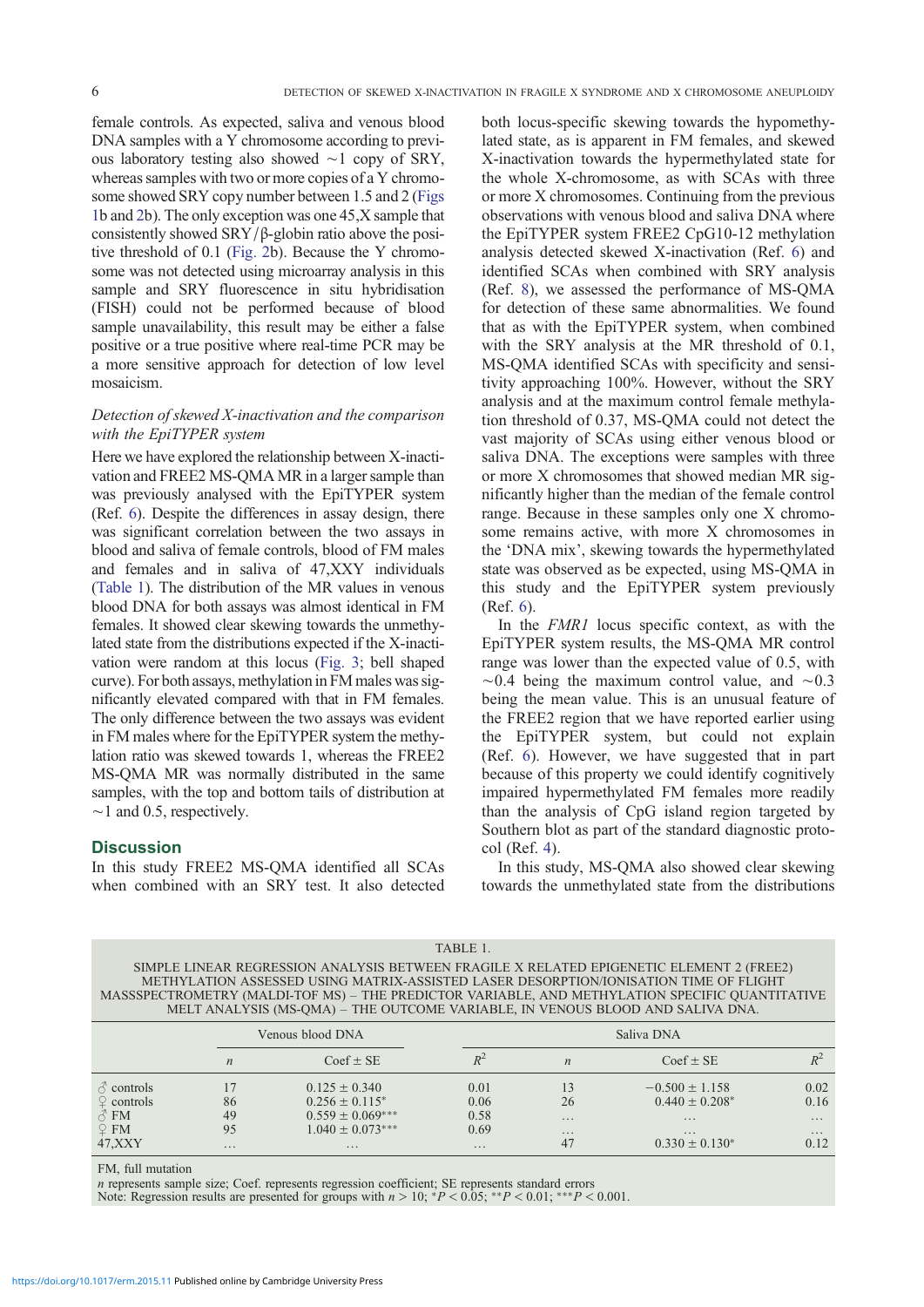<span id="page-6-0"></span>

#### FIGURE 3.

FREE2 methylation comparisons between 50 FM males and 95 FM females assessed with MS-QMA and MALDI-TOF MS MS-QMA targets seven CpG sites within FMR1 intron 1 including CpG10-12 and three sites within exon 1; whereas MALDI-TOFMS CpG10-12 MOR is specific only for methylation of CpG10-12. Note: all comparisons between FM males and FM females showed  $P < 0.001$ ; \*\*\* comparisons for MS-QMA mean values, with two-sample t-test used as the data were normally distributed;  $\frac{1+\mu}{2}$  comparison for MALDI-TOF MS between median values of the FM groups, with nonparametric Mann–Whitney test used because of the data not being normally distributed. The bell shaped curve represents the expected normal distribution for the FM females methylation values if the X-inactivation at the locus were random, with mean methylation ratio of 0.75, the higher tail of distribution at 1 and the lower tail of distribution at 0.5. FM, full mutation; FMR1, Fragile X mental retardation 1; FREE2, fragile X related epigenetic element 2; MALDI-TOF MS, Matrix-assisted laser desorption/ionisation time of flight mass spectrometry; MS-QMA, methylation specific quantitative melt analysis; MOR, methylation output ratio.

expected if the X-inactivation were random in FM females at this locus. Specifically, if the X-inactivation were random, one would expect the higher tail of the MR distribution to be at 1, representing all cells having the normal size allele on the inactive X and the methylated FM allele on the active X. The lower tail of the distribution would then be 0.5 MR with all cells having the FM alleles on the inactive X and normal cell alleles on the active X. In contrast, the upper tail for both the MS-QMA and EpiTYPER system results was at ∼0.7 MR with the lower tail at ∼0. 2MR, demonstrating skewing towards the unmethylated state. Because in FM males more than half of the samples showed MR values between 0.7 and 1 MR using either method, the lack of any FM female results with MR values above 0.7 cannot be considered to be a result of technical bias associated

with the MS-QMA assay. The most likely explanation for this is biological, possibly in vivo selection for cells at the lower tail of the MR distribution that express Fragile X Mental Retardation Protein (FMRP) (Ref. 6). This is also consistent with the previous reports of FM females being generally less severely affected than FM males, because of the residual FMR1 activity (Ref. 21).

It i[s a](#page-8-0)lso interesting to note that for FM males with 100% methylation at the FMR1 CpG island (shown on Southern blot), both MS-QMA and the Epityper system find methyl[atio](#page-8-0)n of *FMR1* intron 1 between 60 and 100%. This suggests that methylation mosaicism between different CpG sites in FM males may be more common than previously thought, and this may relate to the wide spectrum of clinical phenotypes (other than severe cognitive impairment) found in FM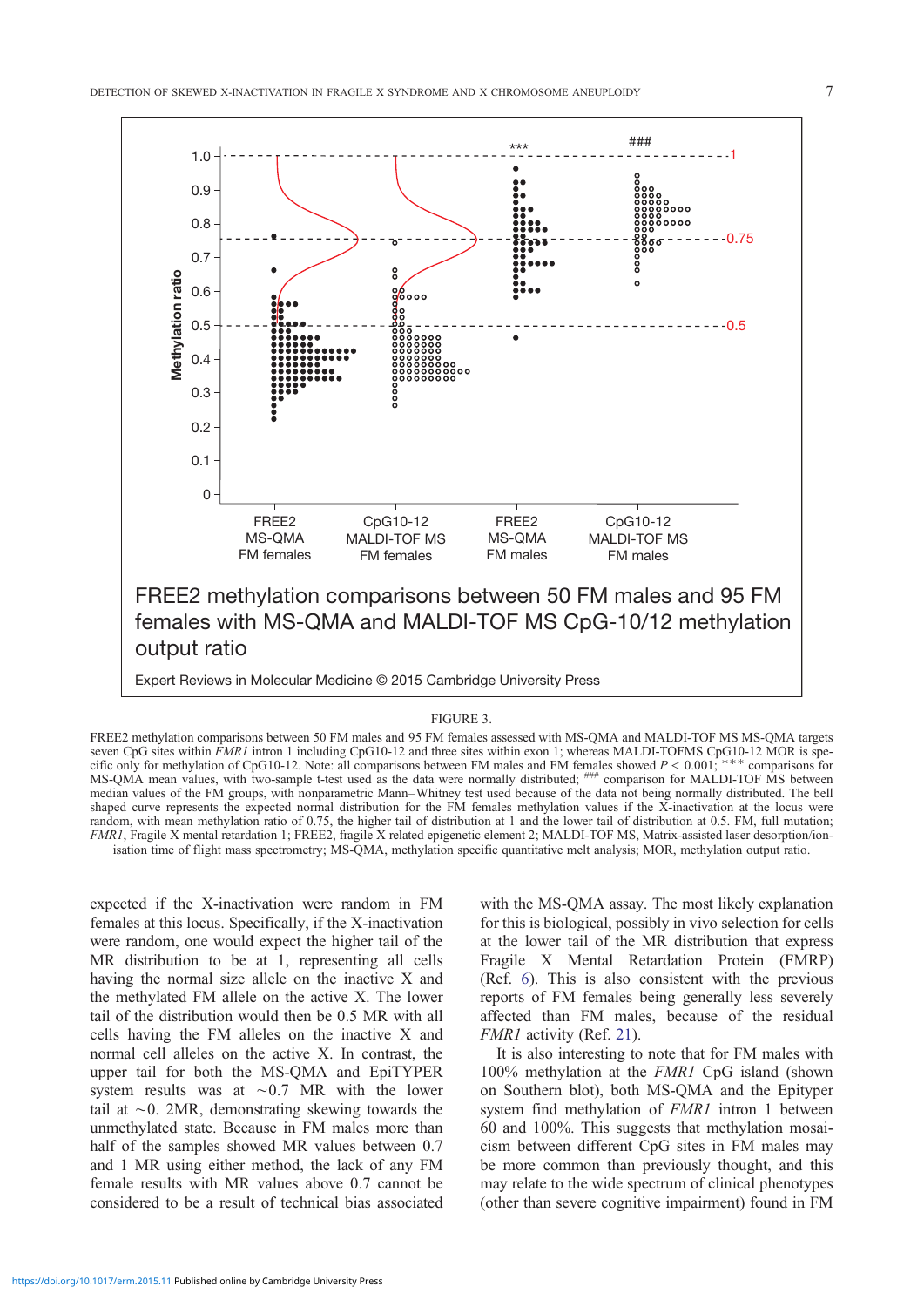<span id="page-7-0"></span>males. It also suggests that the diagnostic classification of methylation mosaicism in FXS needs to be redefined to include methylation of more than just a few restriction sites targeted by Southern blot.

## Comparisons with other HRM based methods for quantitative methylation analysis

In the context of FXS we are aware of only two methods utilising HRM (Refs 22, 23) with no publications on HRM applications for detection of SCAs and XCI. Furthermore, previous methods utilising HRM for FXS specific methylation analysis of FMR1 alleles were only applied to [venou](#page-8-0)s blood and not saliva DNA (Refs 22, 23). Although these HRM methods worked as expected to identify FM males and in spiked samples using mixtures of methylated and unmethylated DNA, generating melting peak standard curves, they [did](#page-8-0) [not](#page-8-0) provide quantitative information that could be used to effectively differentiate FXS females with FM from normal size control and PM carrier females. This could be either because the HRM assays targeted different biomarker sites to FREE2, and methylation of these other sites was too variable in the female control methylation range, and/or because the technical variation in quantitative methylation was too great in this intermediate methylation range.

To overcome the technical limitation of quantitative HRM for detection of FXS FM females, we found that inter and intra run methylation ratio variation has to be  $~\sim$ 5% in the methylation range between 30 and 60%. We have achieved this using a quality control filter process involving quantitative real-time PCR analysis of serial dilutions after bisulphite conversion. We hypothesise that by diluting the converted samples we were also diluting out the impurities which could interfere with the downstream quantitative HRM assessment at any specific melting temperature. This procedure minimised the 'noise' that was otherwise associated with the downstream HRM based methylation assessment. Without these serial dilutions and the filter process described here, the HRM AFU values could not be used to differentiate FXS FM females from the controls, or detect skewed X-inactivation in blood and saliva.

In summary, we have demonstrated the more immediate applications of MS-QMA for the detection of skewed XCI at the *FMR1* locus and in different types of SCA. However, the method has potential for any application where quantitative detection of even small changes in the genomic position and the amount of locus specific methylation is of diagnostic or prognostic significance because of mosaicism in the methylation state within and between different cell types (Ref. 3). These may include monogenic disorders such as Rett Syndrome (Ref. 24), trinucleotide disorders such as Friedreich ataxia and myotonic dystrophy (Refs 3, 25, 26, 27), imprinting disorders such as Angelman, Prader-Willi and Beckwith-Wiedemann Syndromes (Ref. 28), disorders related to more general skewed XCI (Refs 29, 30), as well as somatic genetic disorders such as cancer (Refs 1, 2).

# Supplementary [ma](#page-8-0)terial

To view supplementary ma[terial fo](#page-8-0)r this article, please visit http://dx.doi.org/10.1017/erm.2015.11.

# Acknowledgements

We thank the study participants for their contribution and Dr Benj[amin Ong from th](http://dx.doi.org/)[e Sequenom Platform](http://10.1017/erm.2015.11) Facility (MCRI). We also thank Alison Archibald for recruitment and collection of saliva DNA samples from male and female controls.

# Financial support

This work was supported by the Victorian Government's Operational Infrastructure Support Program, Murdoch Childrens Research Institute, Royal Children's Hospital Foundation, National Health and Medical Research Council development grant (H.R.S and D.E.G, grant number 1017263), E.W. Al Thrasher Award, USA (to H.R.S and D.E.G), Martin & E.H. Flack Trust, Australia (to H.R.S and D.E.G), Pierce Armstrong Trust (to D.E.G), National Institute of Child Health and Human Development grant, USA (R.J.H, grant number HD36071), National Health and Medical Research Council project grant (H.R.S and D.E.G, grant number 104299), Andrology Australia, Monash University, and in part by a grant from the South Carolina Department of Disabilities and Special Needs (SCDDSN to CES). Dedicated to the memory of Ethan Francis Schwartz 1996–1998.

# Conflicts of interest

DEG and YI are inventors on patents related to the technology described in this article. RJH has received grant funding from Roche, Novartis, Seaside Therapeutics, Forest and Curemark for treatment studies in fragile X syndrome or autism. She has also consulted with Novartis regarding treatment of fragile X syndrome. The other authors declare that they have no conflicts of interest.

## References

- 1. Tost J, Gut I.G. (2012) DNA methylation analysis by MALDI mass spectrometry. In Meyers: Encyclopedia of Molecular Cell Biology and Molecular Medicine: Epigenetic Regulation and Epigenomics (2nd edn) (Meyers R.A. ed.), pp. 1-40, Wiley-VCH Verlag GmbH & Co. KGaA.
- 2. Coolen M.W. et al. (2007) Genomic profiling of CpG methylation and allelic specificity using quantitative high-throughput mass spectrometry: critical evaluation and improvements. Nucleic Acids Research 35, e119
- 3. Godler D.E. et al. (2010) Methylation of novel markers of fragile X alleles is inversely correlated with FMRP expression and FMR1 activation ratio. Human Molecular Genetics 19, 1618-1632
- 4. Godler D.E. et al. (2012) Fragile X mental retardation 1 (FMR1) intron 1 methylation in blood predicts verbal cognitive impairment in female carriers of expanded FMR1 alleles: evidence from a pilot study. Clinical Chemistry 58, 590-598